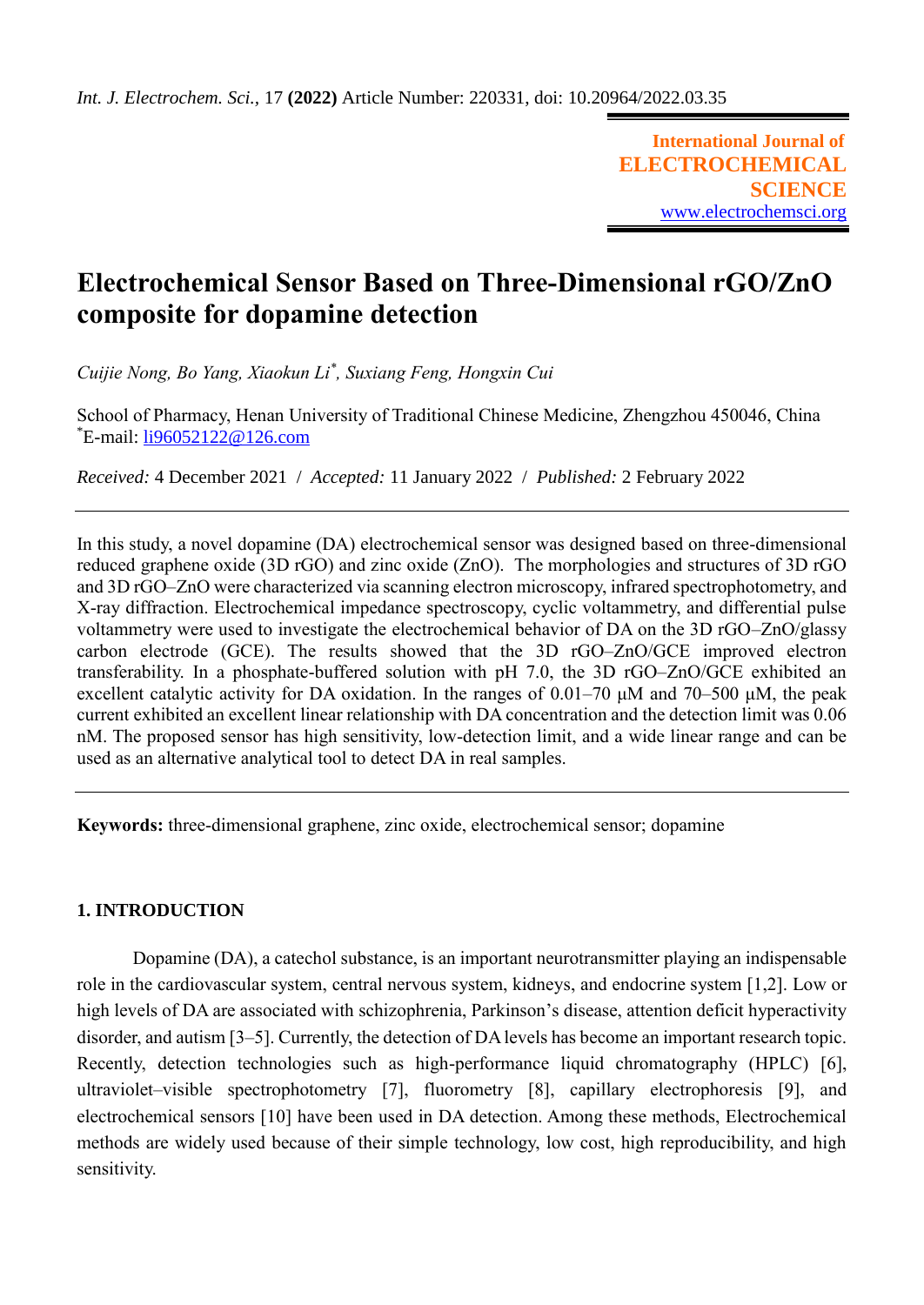As a two-dimensional (2D) material, graphene comprises  $sp<sup>2</sup>$  hybridized carbon atoms [11]. It has been broadly applied in the fields of electrochemical as well as photoelectric sensing [12,13], transparent conductors [14], and energy storage [15] due to its excellent properties, such as large specific surface area, good hydrophilicity, and excellent chemical stability [16]. However, the strong  $\pi-\pi$ interaction between graphene sheets makes graphene easy to accumulate and difficult to disperse in water [17]. Three-dimensional reduced graphene oxide (3D rGO), a member of the graphene family, is a 3D porous network aggregate assembled by 2D graphene, and its 3D network structure can effectively solve the agglomeration phenomenon caused by stacking graphene sheets [18,19]. In this experiment, 3D rGO/zinc oxide (3D rGO/ZnO) composites were prepared for detecting DA. This material shows excellent electrochemical performance in the detection of DA hydrochloride. Due to excellent optical and electrochemical properties, zinc oxide (ZnO), a p-type semiconductor material, has a bandgap of 3.37 eV [20] and is widely used in optoelectronic devices [21], catalysis [22], and electrochemical as well as photoelectrochemical sensing [23,24]. Presently, studies about ZnO-modified 3D rGO have been reported; however, the electrochemical detection of DA hydrochloride has not been reported in the literature. Therefore, in this work, 3D rGO–ZnO was selected for DA hydrochloride detection.

3D rGO–ZnO nanocomposites were synthesized and characterized via scanning electron microscopy (SEM), X-ray diffraction (XRD), and infrared spectrophotometry (IR). The synthesized material was modified on a glassy carbon electrode (GCE) to prepare an electrochemical sensor for the determination of DA in actual samples.

# **2. EXPERIMENT**

# *2.1. Reagents*

Hexamethylenetetramine (HMTA) and polyethyleneimine were purchased from Shanghai Aladdin Biochemical Technology Co., Ltd (Shanghai, China). DA was purchased from Shanghai Macleans Biochemical Technology Co., Ltd (Shanghai). Methanol, phosphoric acid, and N, Ndimethylformamide were purchased from Taicang Shanghai Testing Agent Co., Ltd (Taicang). Zinc acetate dihydrate and zinc nitrate hexahydrate were purchased from Tianjin Damao Chemical Reagent Co., Ltd (Tianjin). DA hydrochloride injection was purchased from Shanghai Harvest Pharmaceutical Co., Ltd (Shanghai, China). Human serum samples were provided from three adults in hospital (Beijing, China).

#### *2.2. Instrument*

A freeze dryer (FD-1D-50, Beijing Boyikang Experimental Instrument Co., Ltd.) and a tube furnace (GSL-1100X, Hefei Kejing Material Technology Co., Ltd.) were used to synthesize 3D rGO and 3D rGO–ZnO. Fourier transform IR spectrometry (FTIR PerkinElmer-65, USA), XRD (Bruker D8 Advance, Germany), and SEM (EV018, ZEISS, Germany) were used to study the structure and morphology of 3D rGO and 3D rGO–ZnO. An electrochemical workstation (CHI760, Shanghai Chenhua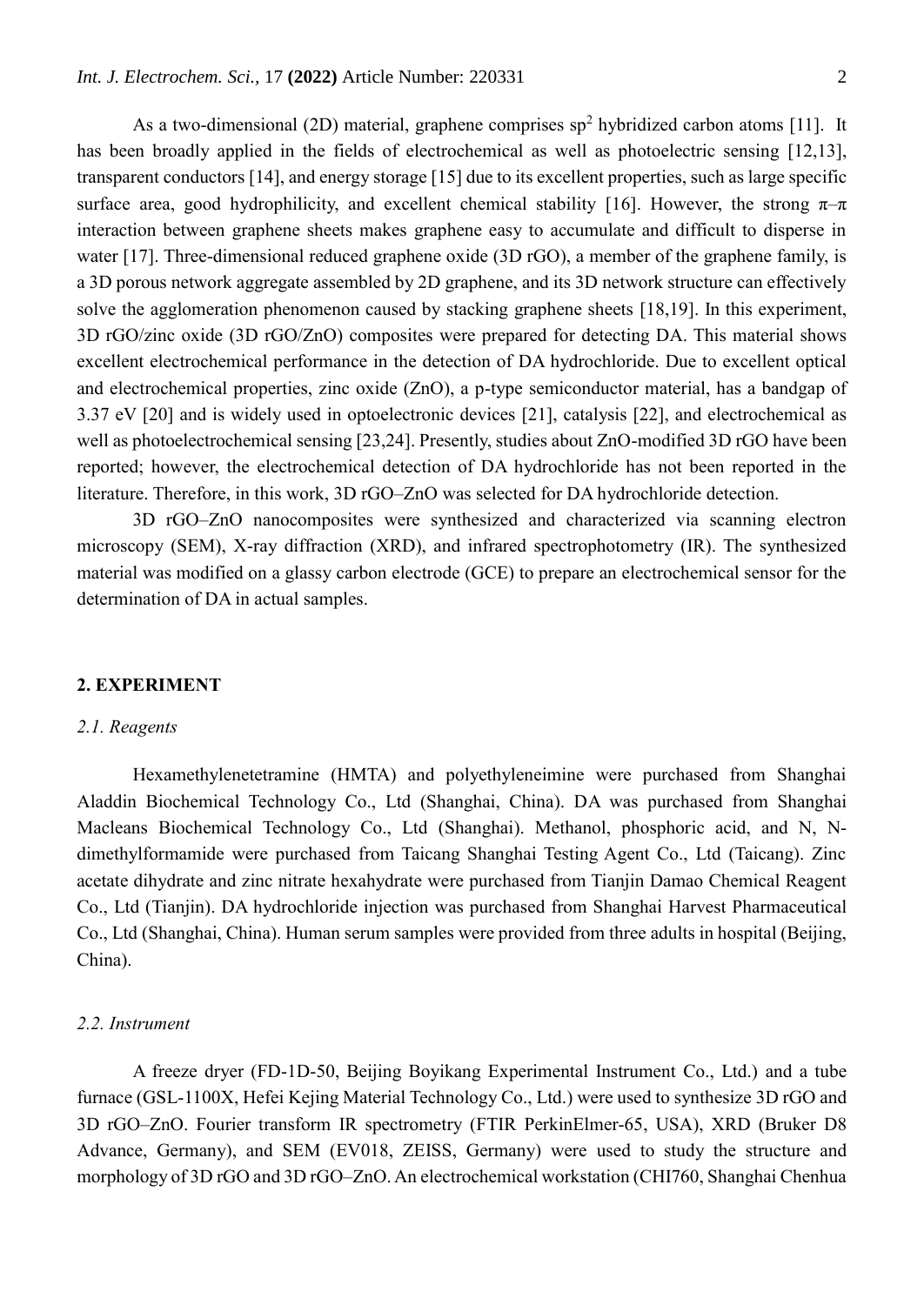Instrument Co., Ltd.) was used for all electrochemical measurement processes.

# *2.3. Synthesis of 3D rGO–ZnO*

# *2.3.1 Synthesis of 3D rGO*

Graphene oxide flakes (0.1 g) were dispersed in a beaker containing deionized water (100 mL) and sonicated for 5 h. This solution (20 mL) was removed to freeze dry for 36 h and then calcined at 500°C for 1 h under nitrogen protection to obtain 3D rGO.

#### *2.3.2 Synthesis of 3D rGO-ZnO*

Zinc acetate dihydrate (10 mL, 0.01 M) was added into methanol (10 mL) and stirred for 2 h. This solution was added to an alumina crucible containing a 3D rGO substrate and then placed in a tube furnace at 200°C for 20 minutes to obtain a seeded layer of ZnO nanocrystals.

Zinc nitrate hexahydrate (20 mL, 0.05 M) was mixed with HMTA (20 mL, 0.05 M) and stirred for 5 h; afterward, polyethyleneimine solution was added to the above solution. The pH of the aqueous solution was adjusted to 7–8. The previously prepared 3D rGO containing ZnO nanoseed crystals was added to the mixture, stirred for 30 min, transferred to a stainless-steel autoclave, and reacted at 90°C for 12 h. After the reaction, the product was washed with anhydrous alcohol and deionized water and dried at 60°C for 4 h. The synthesis process of 3D rGO and 3D rGO–ZnO is shown in Scheme 1.

#### *2.4. Preparation of modified electrodes*

First, the GCE was polished using 0.3 and 0.05 mM alumina powder and dried naturally. Then, 6 μL of 3D rGO–ZnO (2 mg/L in DMF) was dripped onto the electrode surface to obtain 3D rGO– ZnO/GCE. The 3D rGO/GCE and bare GCE were obtained by the same method. The construction process of the electrochemical sensor is shown in Scheme 1.

#### *2.5. Electrochemical measurement*

In this experiment, electrochemical impedance spectroscopy (EIS), cyclic voltammetry (CV), and differential pulse voltammetry (DPV) were used for determination and analysis of DA hydrochloride and a three-electrode system was used for the determination and analysis of DA hydrochloride in 0.2 M phosphate buffered solution (PBS).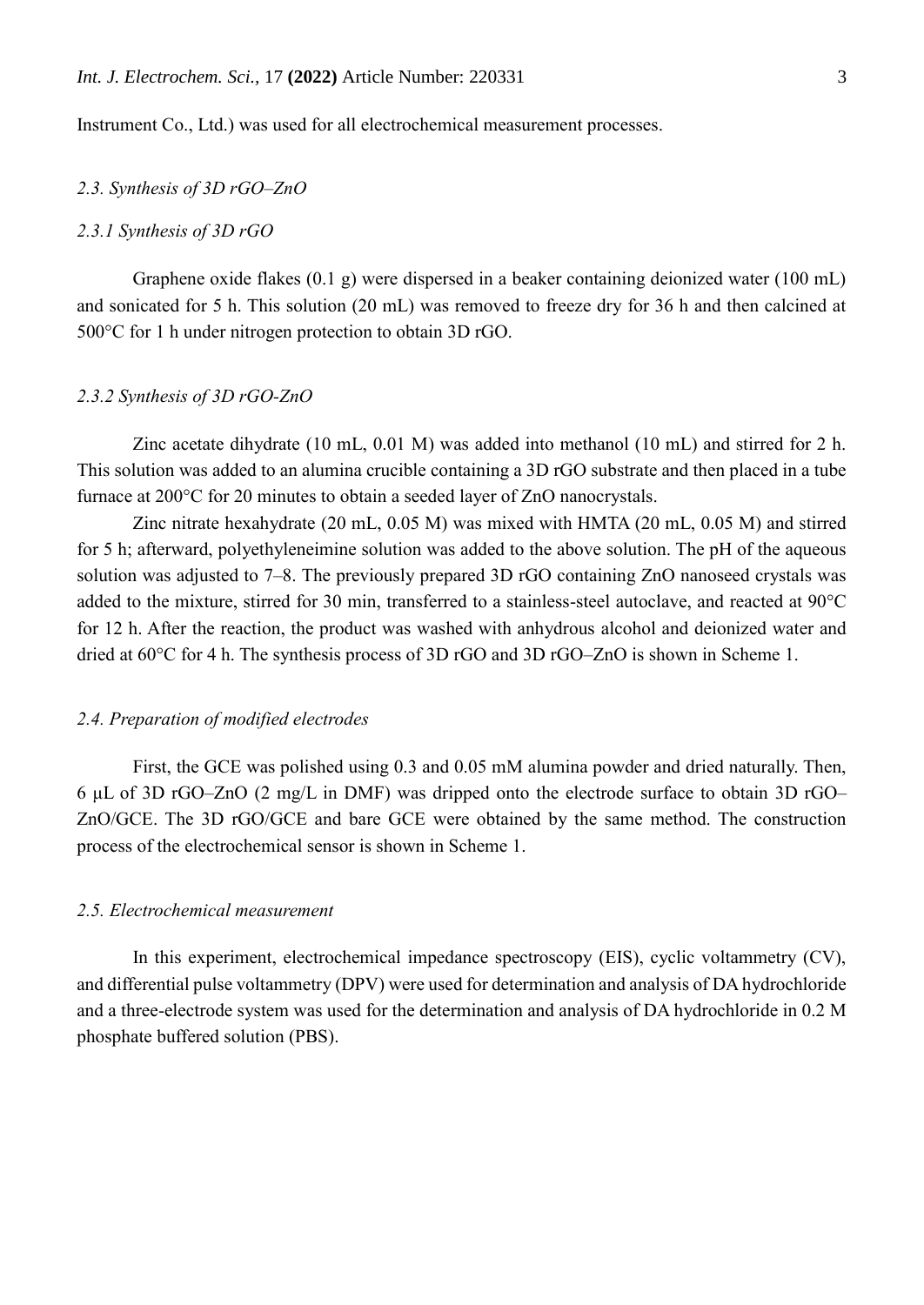

**Scheme 1.** Synthesis of composite materials and construction of the DA electrochemical sensor

# **3. RESULTS AND DISCUSSION**

#### *3.1. Characterization*

SEM, XRD, and IR were used to characterize the morphologies and elements of 3D rGO and 3D rGO-ZnO. The 3D rGO presents a 3D reticular sheet structure in Fig. 1A. SEM images of 3D rGO-ZnO nanocomposites are shown in Fig. 1B, and the flower-like structure of ZnO is embedded in the 3D rGO structure.

Fig. 1C shows the XRD spectra of 3D rGO and 3D rGO–ZnO. In the 3D rGO spectrum, the characteristic diffraction peak of 3D rGO oxygen-containing functional groups appeared at about 8° and the characteristic diffraction peaks of graphitic carbon appeared at 30° and 43°, indicating successful synthesis of 3D rGO. In the 3D rGO–ZnO spectrum, the characteristic diffraction peaks of 3D rGO appeared at 30° and 43° and the characteristic diffraction peak of ZnO appeared at 25°.

Fig. 1D shows the IR spectra of 3D rGO and 3D rGO–ZnO. In the IR spectrum of 3D rGO, the absorption peaks at 3500, 1640, and 1350 cm<sup>-1</sup> are attributed to the vibrational absorption peaks of the O–H, C=C, and C–OH bonds [24] respectively, indicating the successful synthesis of 3D rGO. For 3D rGO–ZnO, the characteristic absorption peaks of 3D rGO appear at 3500, 1600, 1400, and 500 cm<sup>-1</sup>. The absorption peak at 800 cm<sup>-1</sup> is assigned to ZnO [25]. The IR results showed the successful synthesis of 3D rGO–ZnO.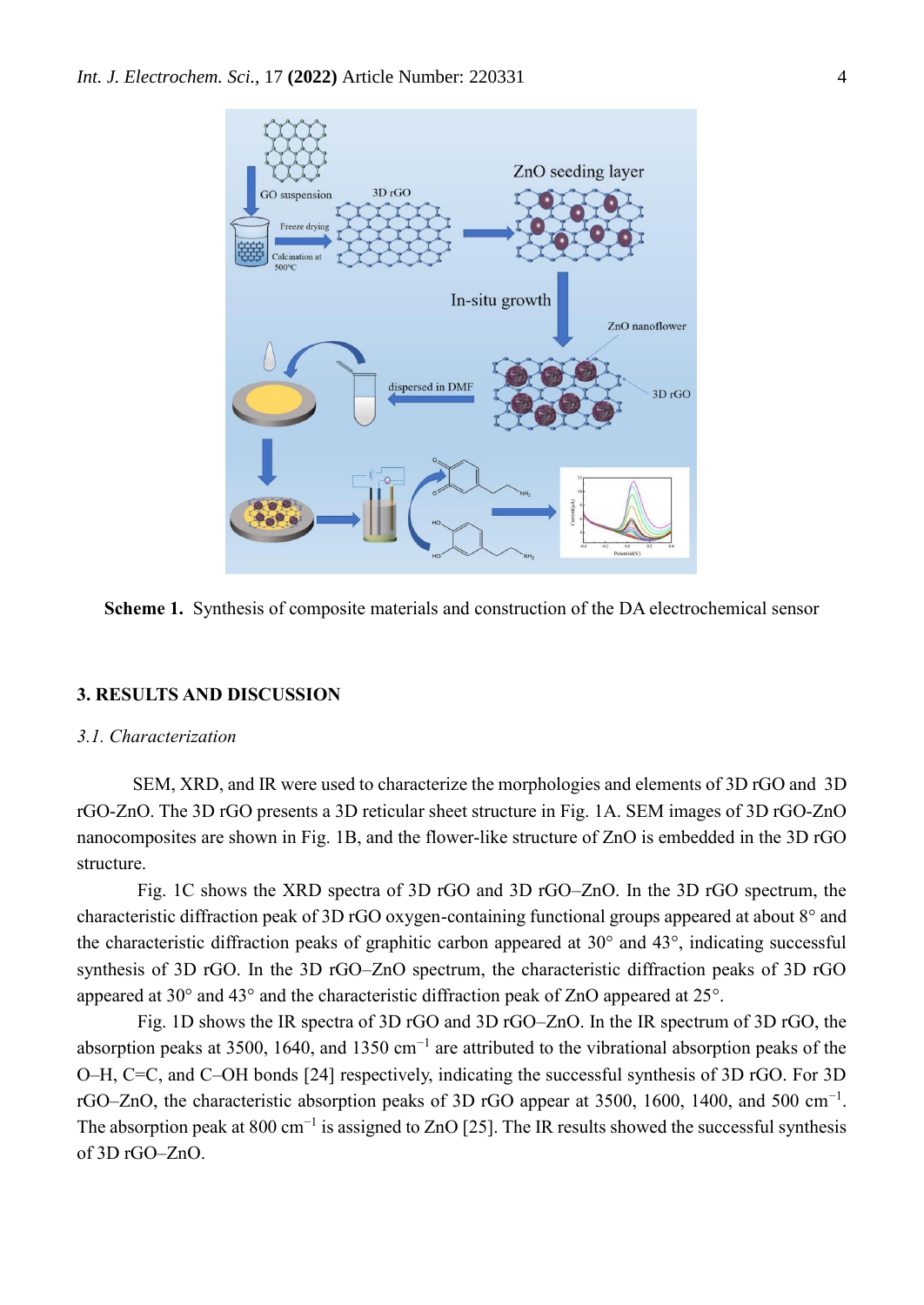

Figure 1. SEM images of 3D rGO (A) and 3D rGO–ZnO (B), XRD spectra of 3D rGO and 3D rGO– ZnO (C), and IR spectra of 3D rGO and 3D rGO–ZnO (D).

#### *3.2. Electrochemical impedance analysis*

In a 5.0-mM  $[Fe(CN)_6]^{3-4-}$  solution containing 0.1-M KCl, the charge transfer behaviors of the bare GCE, 3D rGO/GCE, and 3D rGO–ZnO/GCE were studied via EIS. The semicircle of the highfrequency region is due to the charge transfer resistance (Rct) in EIS, which reflects the electron transferability of the modified electrode, and the radius of the semicircle is equivalent to this resistance [26]. The Nyquist plots of the bare GCE, 3D rGO/GCE, and 3D rGO–ZnO/GCE are shown in Fig. 2A. The Rct of the 3D rGO/GCE was much larger than that of the bare GCE, indicating the low conductivity of 3D rGO compared with that of the bare GCE, which may be caused by the poor conductivity of 3D rGO. After the addition of ZnO, the Rct of 3D rGO–ZnO/GCE decreased significantly, indicating the strong electron transfer of 3D rGO–ZnO.

# *3.3. Timed Coulomb Analysis*

The chronocoulometric method was used to study the chronocoulometric behavior of the bare GCE, 3D rGO/GCE, and 3D rGO–ZnO/GCE in a 1-mM  $[Fe(CN)_6]^{3-/4-}$  solution containing 0.1-M KCl. Fig. 2C and 2D shows the Qt and  $Qt^{1/2}$  diagrams of bare GCE, 3D rGO/GCE, and 3D rGO–ZnO/GCE,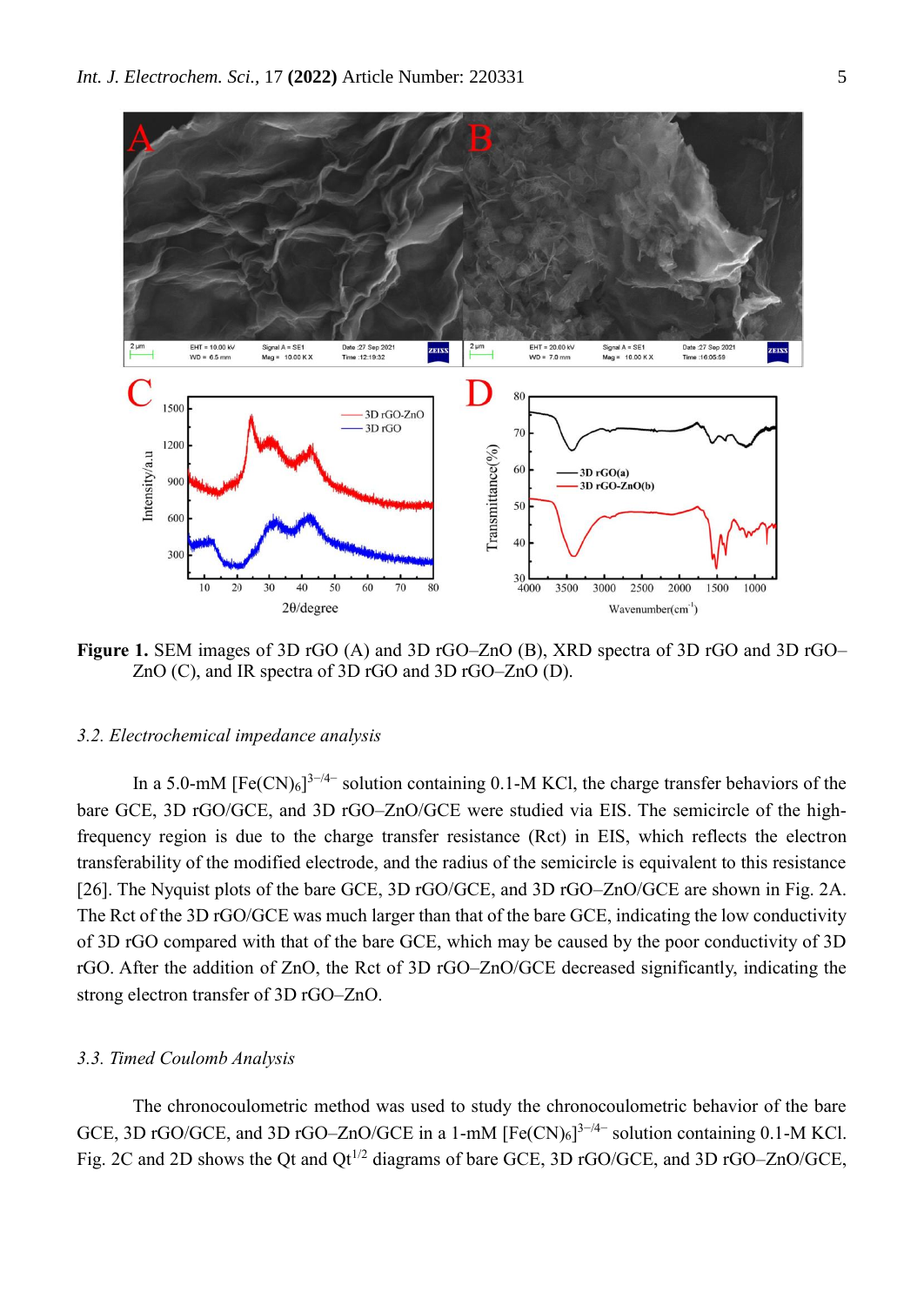respectively. The curve equations are Q = 235.87t<sup>1/2</sup>−17.44 (r = 0.99837), Q = 265.26t<sup>1/2</sup>−14.795 (r = 0.99864), and  $Q = 277.79t^{1/2} - 4.76$  (r = 0.99823), respectively. According to the Anson equation [27] and linear slope, the effective surface areas of the bare GCE, 3D rGO/GCE, and 3D rGO–ZnO/GCE are calculated to be  $0.79, 0.88$ , and  $0.93 \text{ cm}^2$ , respectively. The results show a much larger effective surface area of the 3D rGO–ZnO/GCE than the 3D rGO/GCE. 3D rGO–ZnO/GCE improves the charge transfer in the reaction system, thereby enhancing the peak current.

# *3.4. Electrochemical behavior on different modified electrodes*

The electrochemical behavior of 70-μM DA on the bare GCE, 3D rGO/GCE, and 3D rGO– ZnO/GCE was investigated by CV in PBS solution (10 mL, pH 7, 0.2 M). Fig. 2B shows the results of CV behavior on different modified electrodes. Neither the bare/GCE nor the 3D rGO/GCE showed a change in the current signal, whereas the 3D rGO–ZnO/GCE showed an obvious change in the current response, indicating that the prepared electrochemical sensor can be used to detect DA.



**Figure 2.** (A) EIS and (B) CV of different modified electrodes, (C) chronocoulometric curves, and (D) the corresponding  $Qt^{1/2}$  plots of the various electrodes. (E) CV response of the 3D rGO– ZnO/GCE electrode at different pH (3–10) and (F) the relationship between pH and current as well as pH and potential.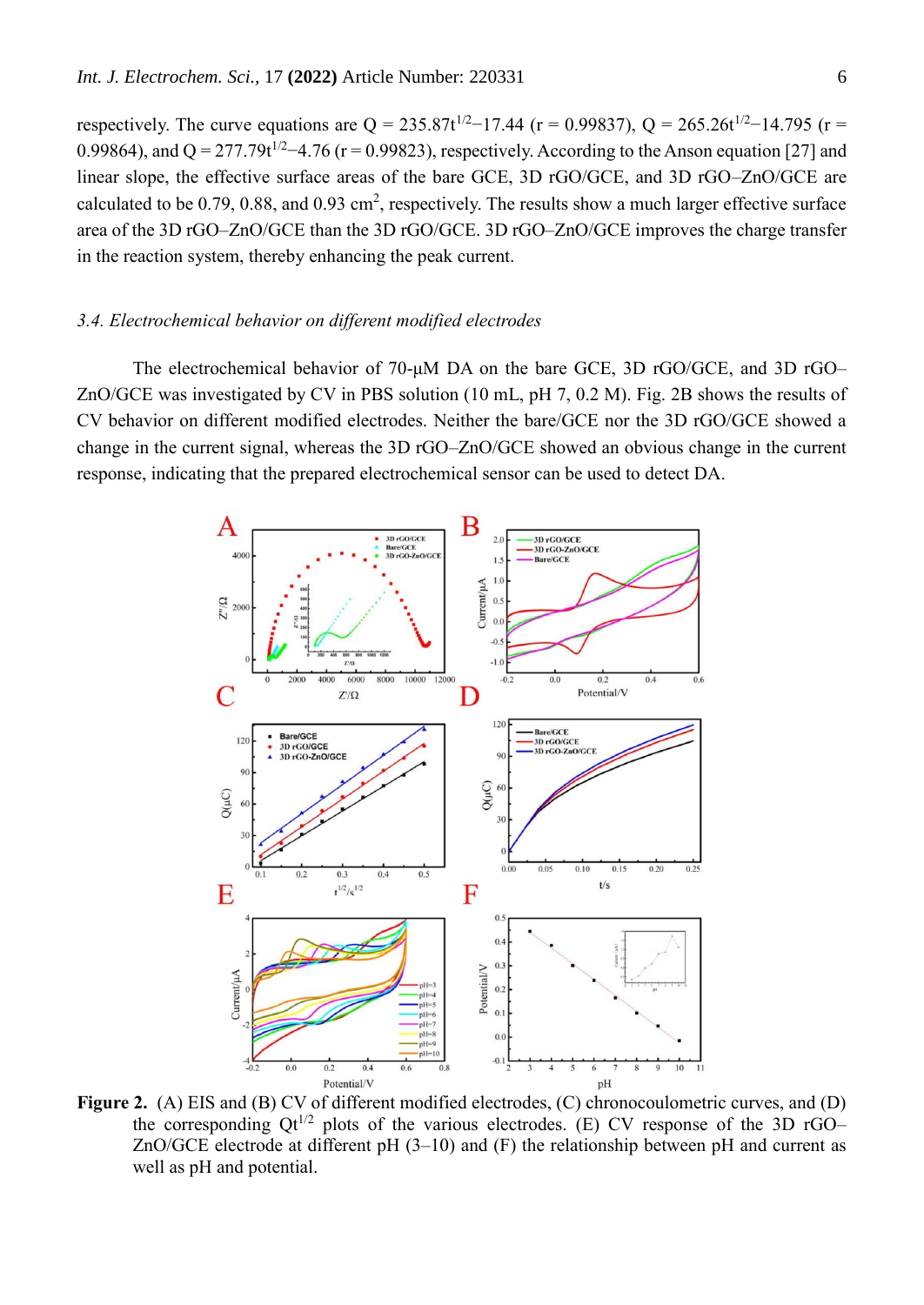## *3.5. Condition optimization*

Electrochemical detection conditions were determined by optimizing the material concentration and buffer pH. In this work, the current response of DA on the 3D rGO–ZnO/GCE was analyzed via CV in the PBS solution with different pH ranges of 3.0–10.0 (Fig. 2E). The maximum CV response of the sensor was pH 9, which was used as the pH value for all subsequent experiments. Furthermore, the concentrations of 3D rGO–ZnO (0.5, 1.0, 1.5, 2.0, 2.5, and 3.0 mg) were studied (Fig. 3A). The CV response of DA first increased and then decreased, and the current response reached a maximum at 2.0 mg/mL with an increase in the 3D rGO–ZnO concentration. The decrease in CV response may be due to the obstruction of electron transfer caused by the increase in film thickness. Therefore, 2.0 mg/mL 3D rGO–ZnO was selected to prepare the electrochemical sensor.



#### *3.6. Study of the scan rate*

**Figure 3.** (A) CV response of DA at different concentrations of the 3D rGO–ZnO modified electrode. (B) CVs of different scan rates in the range of 0.3–1.0 V/s. (C) Relation between peak currents versus scan rate. (D) Relationship between peak potential and the square root of scanning rate. (E) DPV curves and (F) linear relationship of DA detection.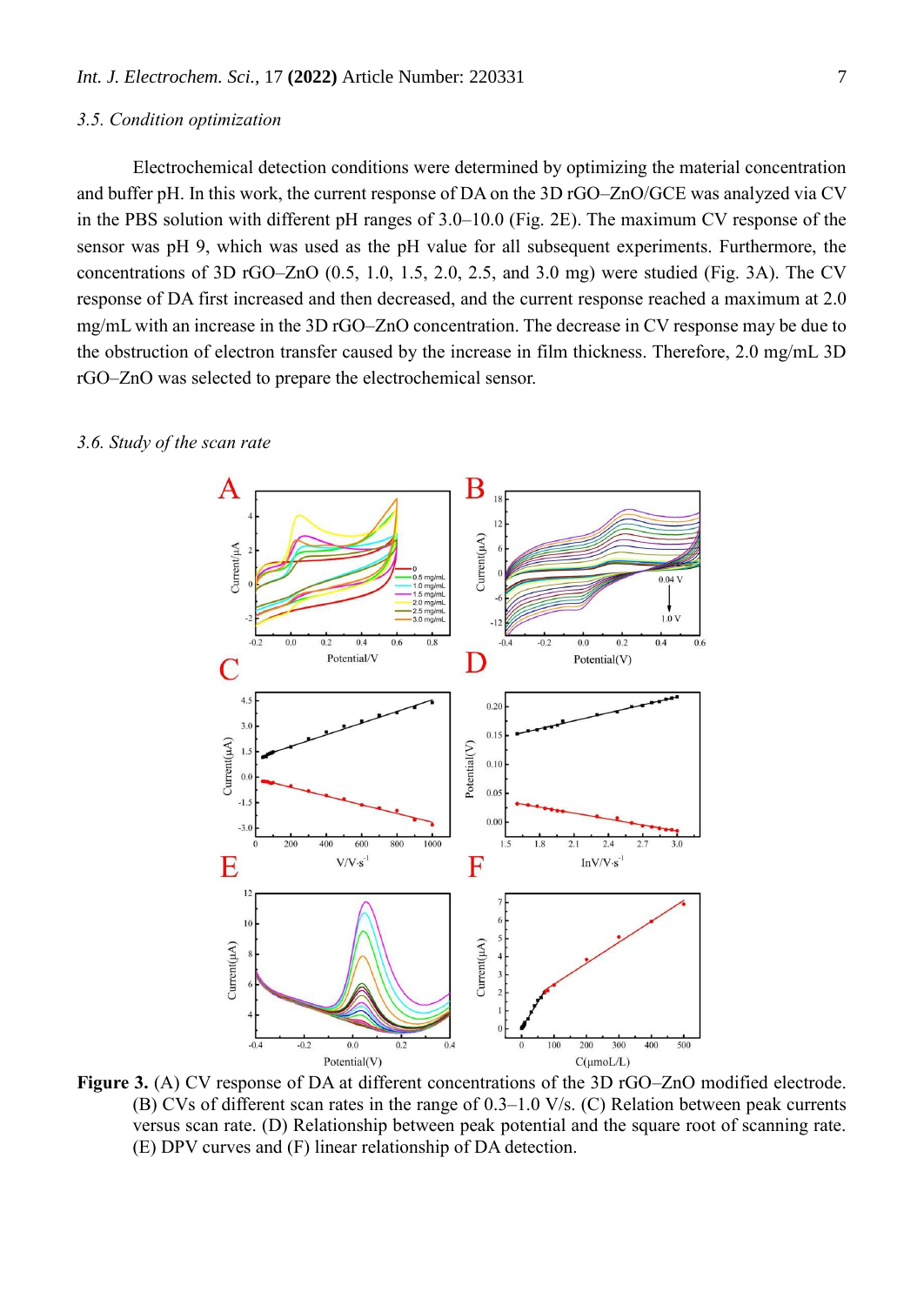Under optimal conditions, the electrochemical behavior of DA on the 3D rGO–ZnO/GCE was investigated via CV at different scan rates. As shown in Fig. 3B, the oxidation and reduction peak currents of DA increased with an increase in the scanning rate and showed a linear correlation in the range of 0.04–1.0 V. Their linear equations were Ipa =  $3.43C_{DA} + 1.125$  (r = 0.9959) and Ipc =  $-2.57C_{DA}$  $-0.0775$  (r = 0.9912), respectively. The potential (Ep) of DA has a linear relationship with the logarithm of scan velocity (lnv). The linear equations were  $Epa = 0.079 + 0.045$  lnv (V/s) and  $Epc = 0.087{\text -}0.034$ lnv (V/s), and the correlation coefficients were 0.9959 and 0.9936, respectively. The results showed that DA has a good electron transfer effect on the 3D rGO–ZnO/GCE, indicating that the redox process is a process of adsorption control [29,30].

# *3.7. Electrochemical behavior of DA on the prepared sensor*

The electrochemical behaviors of the prepared sensor were studied via DPV at different concentrations under optimal conditions. From Fig. 3E, the peak current of DA increases with an increase in the DA concentration. In the concentration ranges of 5 nM–70 μM and 70 μM–500 mM, a consistent linear relationship is observed (Fig. 3F). The linear equations are  $I_{PI}$  ( $\mu$ A) = 0.18526 + 0.0294C<sub>DA</sub> (r = 0.99816) and  $I_{P2}$  ( $\mu$ A) = 13.1593 + 0.0116C<sub>DA</sub> ( $r = 0.99616$ ), with a detection limit of 0.6 nM. At low DA levels, even a small change in concentration will cause a significant change in the response signal due to the diffusion effect on the electrode surface. The local concentration on the electrode surface decreases rapidly as the 3D rGO–ZnO/GCE converts DA into a product when the DA concentration is low. In this case, the sensor shows high sensitivity. At a higher DA level, the interaction time between the material and the substrate is longer. This may be because the reaction products pollute the electrode surface, resulting in a low slope [30,31]. Therefore, the sensor shows two linear correlation coefficients at high and low concentration. Furthermore, the constructed sensor was compared with the reported DA sensor and the results are shown in Table 1.

**Table 1.** Comparison of the proposed sensor with other reported sensors used for dopamine determination

| Electrode                                                              | Method     | Linear range( $\mu$ M) | Detection limit $(\mu M)$ | Refs.     |
|------------------------------------------------------------------------|------------|------------------------|---------------------------|-----------|
| $CuO$ nanodots-ITO <sup>a</sup>                                        | <b>DPV</b> | $0.12 - 56.87$         | 0.03                      | $[33]$    |
| GQDs <sup>b</sup> @MWCNTs <sup>c</sup> /GCE                            | <b>DPV</b> | $0.25 - 250$           | 0.095                     | $[34]$    |
| $N-Gd/NiTsPce/GCE$                                                     | <b>DPV</b> | $0.1 - 200$            | 0.1                       | $[35]$    |
| $CoTAPcf-GO/Cu-$<br>$\rm Ri\Delta W \Omega$ <sub>c</sub> g/IT $\Omega$ | $i$ -t     | $0.05 - 250$           | 0.0072                    | [36]      |
| Au@ZIF- $8^h$ /GCE                                                     | <b>DPV</b> | $0.1 - 50$             | 0.01                      | $[37]$    |
| 3D rGO-ZnO/GCE                                                         | <b>DPV</b> | $0.001 - 70,70 - 500$  | 0.0006                    | This work |

a) Indium tin oxide-coated glass slide; b) graphene quantum dots; c) multiwalled carbon nanotubes; d) nitrogen-doped graphene; e) and f) tetraminocobalt phthalocyanine; g) copper-doped bismuth; and h) zeolitic imidazolate framework-8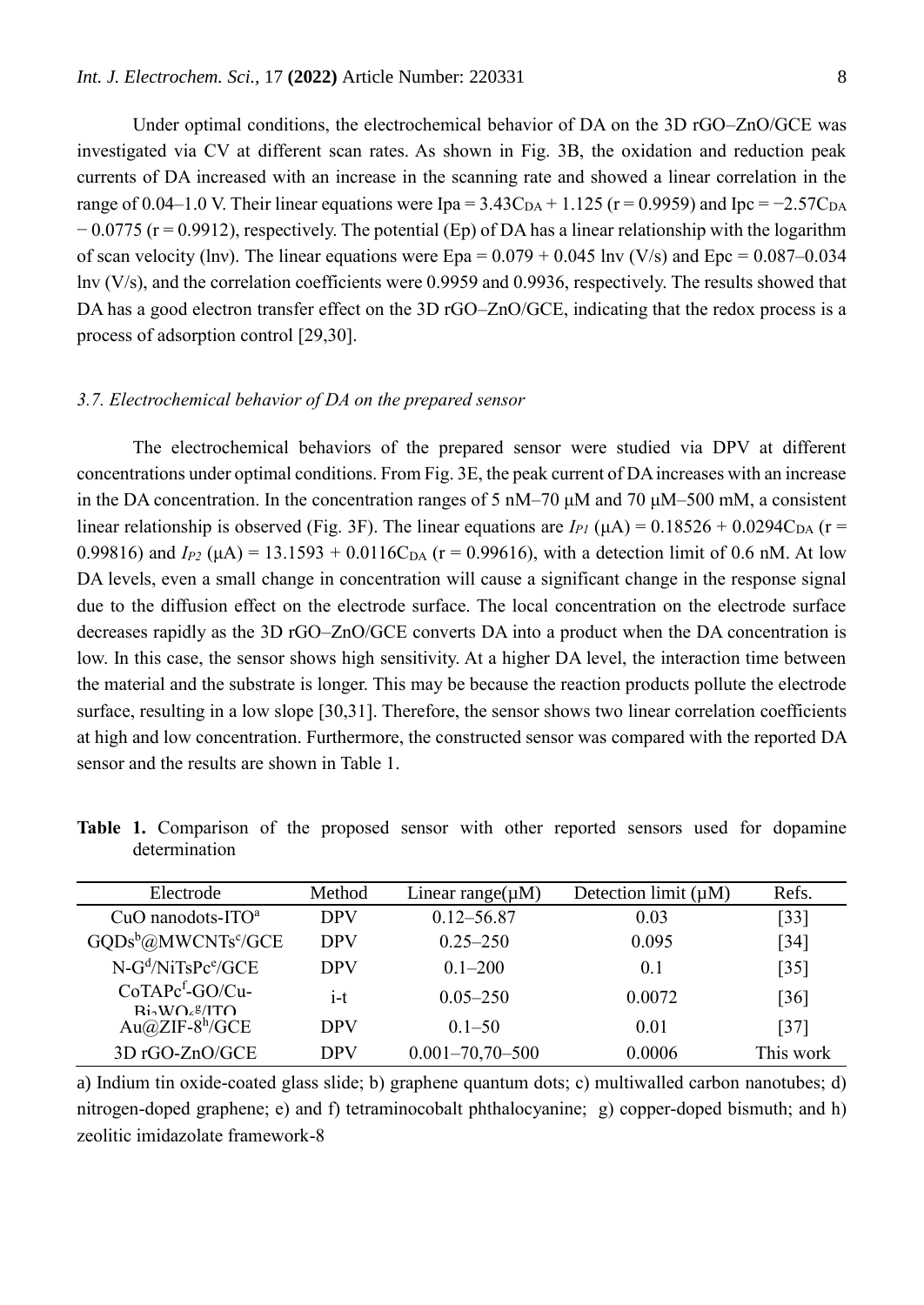# *3.8. Reproducibility, stability, and interference study*

Simultaneously, five independent 3D rGO–ZnO/GCEs were prepared and DPV was performed to study the repeatability of the sensor under optimal conditions. The results indicate that the peak current values were not significantly different and the RSD of the peak current was 0.34%, indicating good reproducibility of the prepared sensor.

DPV was conducted to study the stability of the electrochemical sensor in a PBS solution containing 70 μM DA. After the first day of testing, the 3D rGO–ZnO/GCEs were stored in the refrigerator and tested every 3 days (15 days as a cycle) with three parallel tests each time. The RSD of the peak current and the initial current was 3.97%. The experimental results showed that the 3D rGO– ZnO/GCE has good stability.

Under suitable experimental conditions, DPV was performed to study the interference effects of organic compounds, metal ions, inorganic salt ions, and some auxiliary components of drugs on DA in a PBS containing 70 μM DA. The results showed that the relative error between these interfering substances and DA hydrochloride was less than  $\pm$ 5%, and the impact of this error was negligible.

# *3.9. Real sample analysis*

The content of DA in the injection was determined to assess the suitability of the 3D rGO– ZnO/GCE sensor for clinical sample detection. The accuracy of the experimental results has been expressed as a percentage labeled quantity. In addition, the DA content in the commercially available DA hydrochloride injection was determined by HPLC and compared with the results obtained using the proposed sensor (Table 2). The results of the two methods do not significantly differ.

| Sample                           | Labeled<br>amount<br>(mg/mL) | <b>HPLC</b><br>(mg/mL) | This work<br>(mg/mL) | Percentage of labeled<br>amount $(\%)$ | <b>RSD</b><br>(96) |
|----------------------------------|------------------------------|------------------------|----------------------|----------------------------------------|--------------------|
| DA<br>hydrochloride<br>injection | 10                           | 9.92                   | 10.19                | 101.90                                 | 1.77               |

**Table 2.** Results of the DA detection in the real sample under the optimal conditions  $(n = 5)$ .

For human serum samples, the accuracy test results were expressed as recovery rates (Table 3). The constructed electrochemical sensor has a recovery rate of 96.5%–104.7% for DA detection in serum. Experimental results show that the constructed sensory organ has important practical significance for DA detection in actual clinical samples.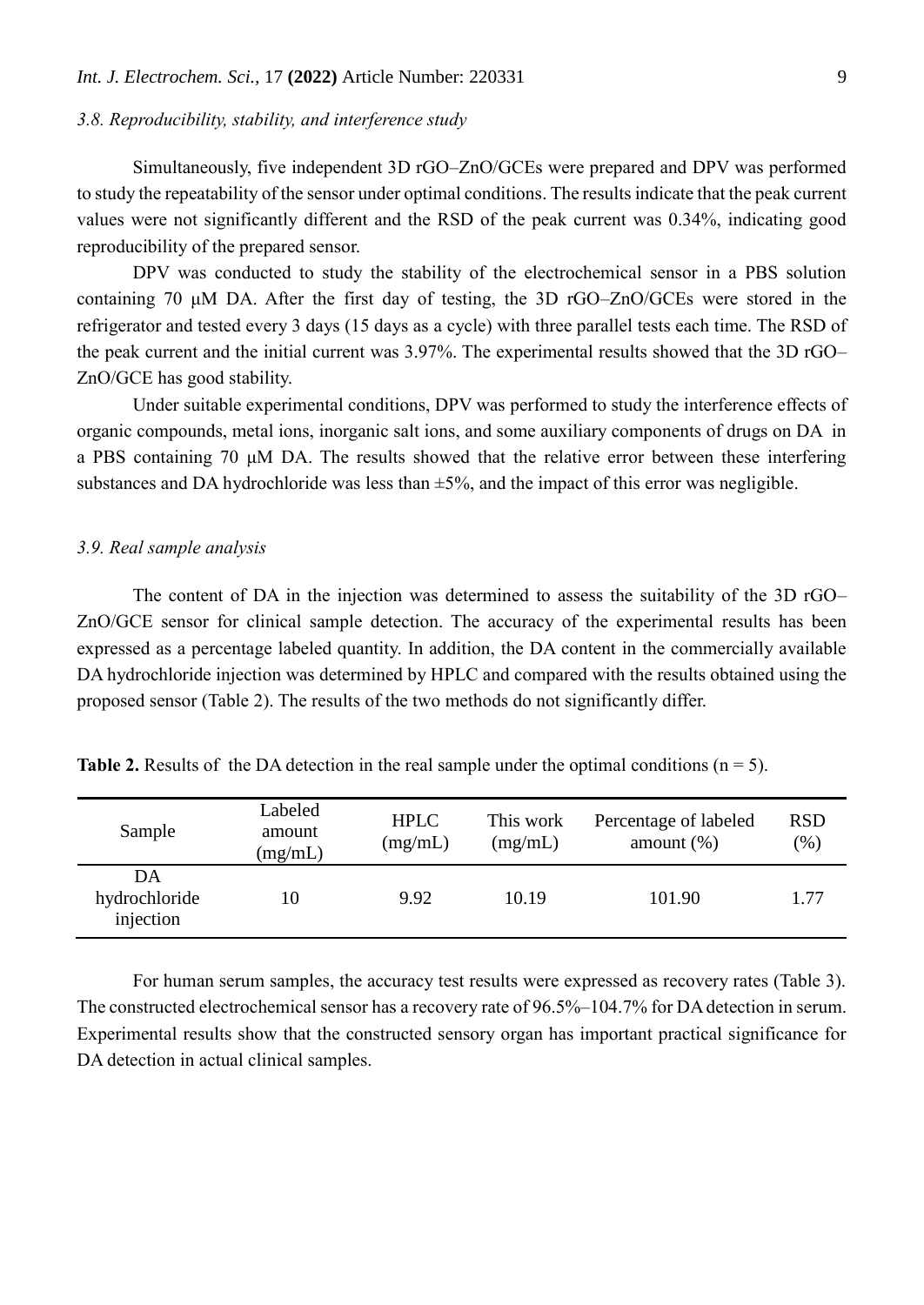| Sample  | Added $(\mu \text{mol/L})$ | Found $(\mu \text{mol/L})$ | Recovery $(\% )$ | $RSD$ (%, n = 5) |
|---------|----------------------------|----------------------------|------------------|------------------|
| Serum 1 | 2.0                        | 1.9                        | 96.5             | 4.0              |
| Serum 2 | 4.0                        | 4.1                        | 104.7            | 5.0              |
| Serum 3 | 8.0                        | 7.9                        | 101.2            | 2.0              |

**Table 3.** Results of DA detection in serum samples

## **4. CONCLUSION**

Here, an electrochemical sensor composed of 3D rGO and ZnO nanocomposite materials was established for DA detection. First, the 3D rGO and 3D rGO–ZnO nanocomposite materials were synthesized and characterized by SEM, IR, and XRD. The sensor was prepared by dropping a 3D rGO– ZnO suspension (6 μL) on the GCE. The developed sensor demonstrated an excellent piecewise linear relationship and low-detection limit (0.6 nM) in the DA concentration ranges of 5 nM–70 μM and 70 μM–500 mM. In addition, this sensor exhibited outstanding repeatability and stability and can be used to determine the content of DA hydrochloride in DA hydrochloride injection, with a recovery rate of 96.5%–104.7%. As a result, the sensor can be used for the detection of DA and determination of its content in actual samples.

#### ACKNOWLEDGEMENTS

This study was supported by Zhong Jing Young Scholar Research Foundation of Henan University of Chinese Medicine(00104311-2021-1-12) and the 2020 postgraduate research and innovation project of Henan University of Traditional Chinese Medicine: the sensitive detection of cortisol based on the electrochemical sensor of MoS<sub>2</sub>-AuNPs.

# **References**

- 1. X.D. Xiao, L. Shi, L.H. Guo, J.W. Wang, X. Zhang, *Spectrochim. Acta - Part A Mol. Biomol. Spectrosc.*, 173 (2017) 6–12.
- 2. Y. Li, X. Liu, X. Zeng, X. Liu, B. Kong, W. Wei, S. Luo, *Electrochim. Acta*, 56 (2011) 2730– 2734.
- 3. V. Voon, J. Gao, C. Brezing, M. Symmonds, V. Ekanayake, H. Fernandez, R.J. Dolan, M. Hallett, *Brain*, 134 (2011) 1438–1446.
- 4. I. Makkonen, R. Riikonen, H. Kokki, M.M. Airaksinen, J.T. Kuikka, *Dev. Med. Child Neurol.*, 50 (2008) 593–597.
- 5. D.Q.M. Madureira, L.A.V. Carvalho, E. Cheniaux, *Cognit. Comput.*, 2 (2010) 31–49.
- 6. H. Gu, E.L. Varner, S.R. Groskreutz, A.C. Michael, S.G. Weber, *Anal. Chem.*, 87 (2015) 6088– 6094.
- 7. Q. Xu, J. Yoon, *Chem. Commun.*, 47 (2011) 12497–12499.
- 8. M. Chen, Y. Zheng, J. Gao, C. Li, C. Yu, Q. Wang, *Microchim. Acta*, 184 (2017) 2275–2280.